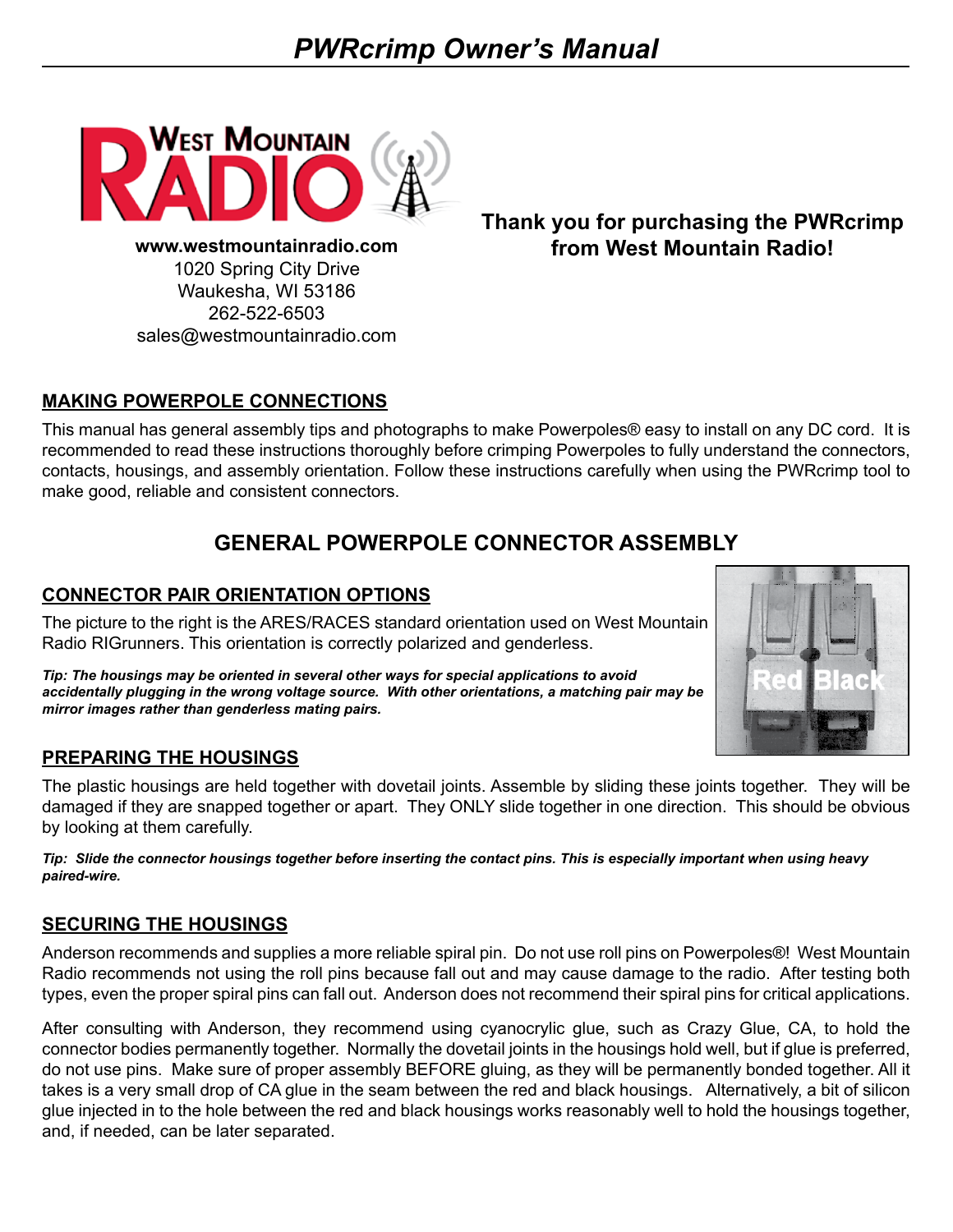#### **INSERTING THE CONTACTS**

After crimping, the contacts go in the housings in only one way. Insert the contacts so that their sharp hooked edge will be facing against the flat spring that is in the housing. **IMPORTANT:** Before inserting the crimped contacts make

sure that the tab is not bent up or down, compare the finished crimped contact to a new one and make sure it is straight and the same angle. The contacts should slide in and click. Check to ensure they are fully seated and that the contact and its wire "floats" slightly inside the housing. If it feels tight the contact may not be snapped in fully or the contact is bent or has become wider than it was originally during crimping or soldering.



Tip: If using small gauge wire, use a small screwdriver to push the contact into the housing.

#### **REMOVING A CONTACT FROM A HOUSING**

With a small screwdriver lightly pry the contact up away from the housing flat spring clip while gently pulling the wire and contact out. Be sure to bend the contact back correctly straight before re-inserting it in another housing. For a pair of heavy wires, gently work each wire out of the paired housing.

#### **CONTACT RATING AND WIRE SIZE**

Anderson 15, 30, and 45 ampere contacts all mount in the same plastic housings. All contacts have the same connection contact area. The difference is the size wire that fits each contact.

 **• 15 amp contacts can be used with #15- 20 AWG wire. (For #20 AWG or smaller the wire will have to be doubled or tripled over to fill the contact for a good crimp. Another option is to fold it back on the insulated wire so the crimp includes the insulation for a sturdier cable.)**



• 30 amp contacts can be used with #12-16 AWG wire. (It is possible to use up to #10 wire in a 30 amp contact even though they are made for 12 to 14 gauge. The #10 will need to be cut cleanly and neatly twist it to get all of the strands inside. For #18 AWG or smaller the wire will have to be doubled or tripled **over to fill the contact for a good crimp.)**

#### **• 45 amp contacts can be used with #10-14 AWG wire.**

Powerpole current ratings are according to the National Electric Code by wire gauge for a 30 degree C rise above ambient at the rated current. Powerpoles will easily sustain these ratings continuously without ventilation. With proper ventilation they will easily sustain double their ratings and much more for short bursts.

For more information about using Powerpoles: Go to our web page http://www.westmountainradio.com/supportrr.htm Amateur radio operators should read the "More Power To You" article in the March 2006 QST RC modelers should read the article in FlyRC magazine at http://www.flyrc.com/articles/using\_powerpole\_1.shtml

#### **CRIMPING WITH THE PWRcrimp**

This tool is a custom designed crimp tool for professionally crimping Anderson 15, 30, and 45 ampere Powerpoles®. It has a contact holder to position the contact correctly, and a ratcheting mechanism to assure correct force is applied each time.

#### **NEVER USE THIS TOOL FOR ANY OTHER BRAND CRIMP CONTACT, YOU MAY BREAK THE TOOL AND VOID THE WARRANTY!**

The long handles on the PWRcrimp will provide extra leverage, however it is normal to use two hands to fully crimp a contact. For 45 Amp contacts with #10 wire push the tool against a workbench using weight against the top lever. The results are professional, providing aerospace quality and the strongest and lowest possible resistance crimp, and much faster than soldering.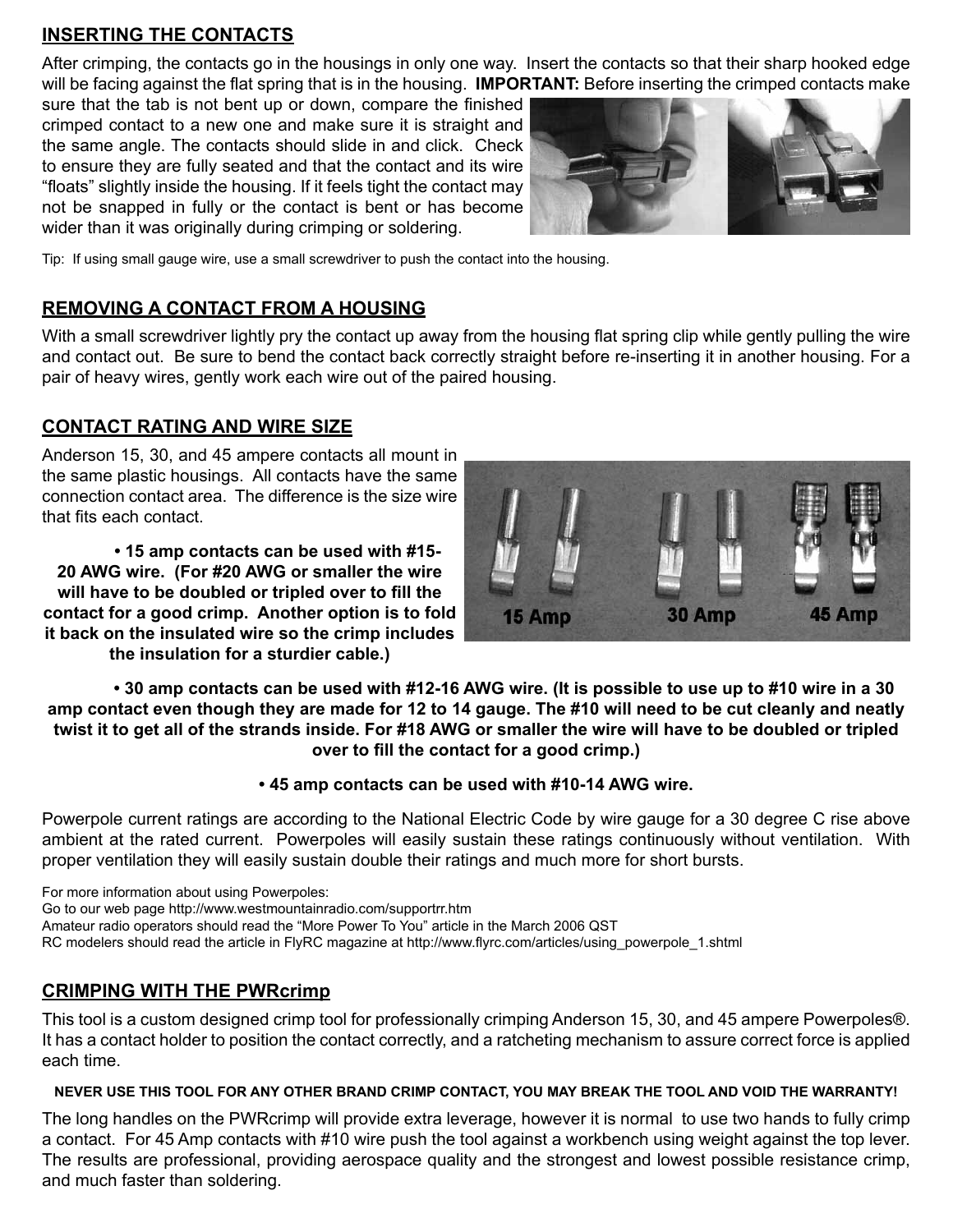The PWRcrimp tool has three crimping dies, marked 15, 30, and 45, for the respective Anderson Powerpole contacts and wire gauge ranges. The plastic contact positioner extends off the other side of the lower jaw. Without a contact in the tool try the crimper by squeezing the handles closed. The ratchet will click until the end of travel, and with some force, only then allowing the tool to open. When it is partially closed try the release lever which is located between the handles under the "W" in West Mountain Radio. The release allows the user to start over without damaging the tool or the contact if the contact was incorrectly positioned to start.

### **PREPARING TO CRIMP**

Wire cutters are need to cut the wire and wire strippers should be used to strip the wire. Use of cutters to strip wire might possibly nick the wire strands. With the strippers, strip the wire insulation back 3/8 in., try not to nick the strands.



Tip: If using heavy paired-wire, orient the paired wire with the red/plus wire on the right with the stripped end of the wire facing away. Install the contacts so the hooked edge of the contact is down and/or they will install in the housings correctly without twisting the wire into alignment

# **CRIMPING 15, and 30 AMP CONTACTS**

Carefully insert all of the strands of the wire into the wire cup on the contact end. Fully open the PWRcrimp jaw. With the hooked edge downward, place the contact and wire fully into the plastic contact positioner for the respective 15 or 30 amp die. Notice that the contact's split seam of the wire barrel is facing squarely up towards the center of the upper die. Make sure that the wire is still fully inserted into the contact and crimp down firmly. Continue to squeeze through each ratchet index, only until the tool opens. **DO NOT SQUEEZE PAST THE POINT WHERE THE RATCHET RELEASES**: doing this may make a poor or damaged crimp or damage the tool. The ratchet release point assures that the crimp is fully compressed and makes the best connection.

# **CRIMPING 45 AMP CONTACTS**

For 45 Amp contacts do not place the wire in the contact. Fully open the PWRcrimp jaw and with the flat tab downward and the open end of the "U" upward, place the contact fully into the 45 amp die and contact positioner opening. Slightly close the tool, but only until both tabs of the 45 Amp contact are just touching inside the upper die.

**Be sure that both tabs are symmetrical inside the upper die.** One tab may want to spread outward instead of inward, ruining the contact and possibly jamming or damaging the tool. (Some Anderson 45 amp contacts are supplied are formed slightly wide, and the contact may not fit properly in the die.)

If the tabs are not inside the die, when partially closing the handles, use the release lever and take the contact out. Slightly squeeze the contact tabs together with a pair of pliers so they are more of a U shape than a V and start over.

With the contact properly aligned inside the slightly closed tools die, neatly place all the strands of the wire fully in to U shaped channel and crimp until the ratchet mechanism just releases. This will take considerable force.

IMPORTANT: Only if the 45 Amp contact appears to be aligned properly, and will curl inward, continue to squeeze. If the contact is misaligned use the release lever to start over, DO NOT CONTINUE SQUEEZING. If it is properly aligned continue, but ONLY TO THE POINT WHERE THE RATCHET RELEASES. Squeezing past the release point may over crimp the contact or damage the tool. The ratchet release point assures that the crimp is fully compressed and makes the best connection crimped to the proper **dimensions.** 

#### **PWRcrimp MAINTENANCE**

For a long service life the PWRcrimp, like any crimp tool, requires periodic and proper lubrication. This should be done every 50 or 100 crimps. Always make sure that all of the pivots points are oiled with machine oil. Insure that the lubricant flows inside bearing surface of all pivot points. See the figure on the following page.